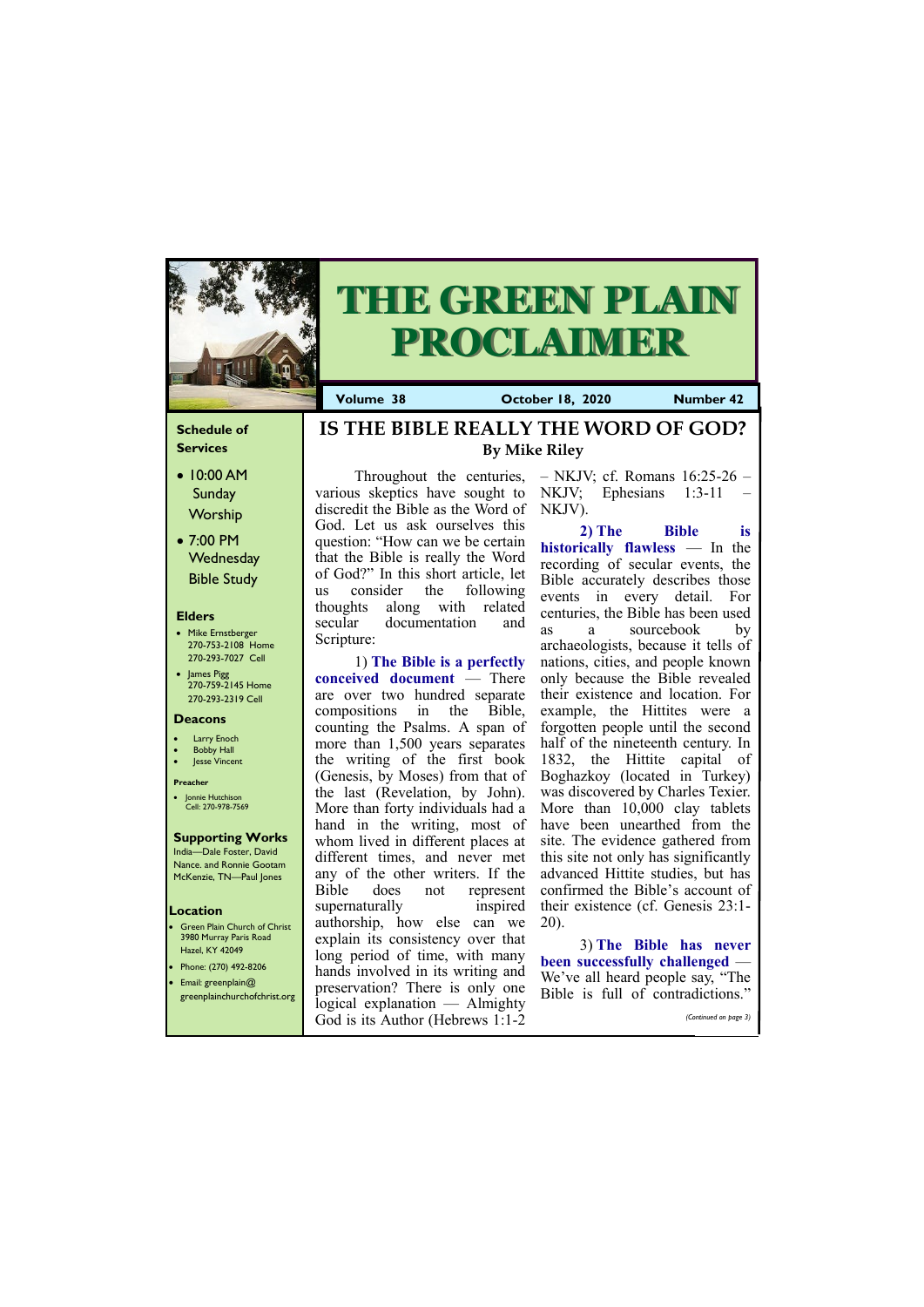# NEWS AND NOTES

*REMEMBER IN PRAYER: Green Plain members*: Remember Faye Travis, Peggy Jarvis, Rex Enoch, Mary Crutchfield, Joanne Barnes, Maxine Pool, Hayes and Marjorie Grady, Jim Fielder, Griselda Adams, Larry Enoch, and Carolyn Byars. **Family and Friends:** Jenne Pool, Teresa Tacker, Betty Pond, Bryan White, Meredith Enoch, Kenneth Mizell, , Janice Canter, Dale Foster, Andrea Phillips, Donald and Dorothy Cook, Sandra Cook Downs, Kevin Smith, Walter Lee Steely, Carol Pigg and Lucetria Hutchison.

- **WORSHIP AND BIBLE STUDY:** We will continue meeting each Sunday morning at 10:00 am for worship and on Wednesday at 7:00 pm for Bible study. All other services are cancelled until further notice.
- **PANTRY ITEMS October 2020: 4—Canned Tomatoes 11—Spaghetti Sauce; 18—Canned Peas; 25—Tuna.** Please bring any additional items you wish for the "blessing box" which is located next to the breezeway on the north side of the building.
- **See our Facebook page** for announcements, updates and articles. Access to past editions of this bulletin are available on our website at http://greenplainchurchofchrist.org.
- Mission Work: Please continue to pray for the preachers this congregation is supporting in India and for Ronnie Gootan, David Nance, Mike Kiser, Arnold Gerson and Paul Jones in their respective works.
- **October 2020 Anniversaries:** 21-Chad & Vickie Canter. **Birthdays:** 8—Jim Fielder; 18—Perry Jarvis; 29—Bobby Hall; If we have left anyone out please let us know.
- **We offer FREE BIBLE CORRECPONDENCE COURSES through the mail. Enroll on our website or send your name and return mailing address to the address on the first page of this bulletin. You may also call 270-978-7569 or you may email us at greenplain@greenplainchurchofchrist.org.**
- *Should we not all be expressing the sentiment of the publican, "God, be merciful to me, a sinner" (Luke 18:13). "For all have sinned…." (Romans 3:23a).*

**Page 2**

**ONLINE SPIRITUAL RESOURCES Gospel Broadcasting Network https://gbntv.org/**

**World Video Bible School https://store.wvbs.org/wvbs-splashpage.html**

> **A Bible Answer https://abibleanswertv.org/**

> > **Good News Today http://gnttv.org/**

**In Search of the Lord's Way http://searchtv.org/**



**This Week: Who said, "To whom shall we go? You have the words of eternal life."**

*Last Week:* To whom did Jesus say, "Get behind Me Satan"?

*Answer:* Jesus addressed these words to Simon Peter (Matthew 16:23).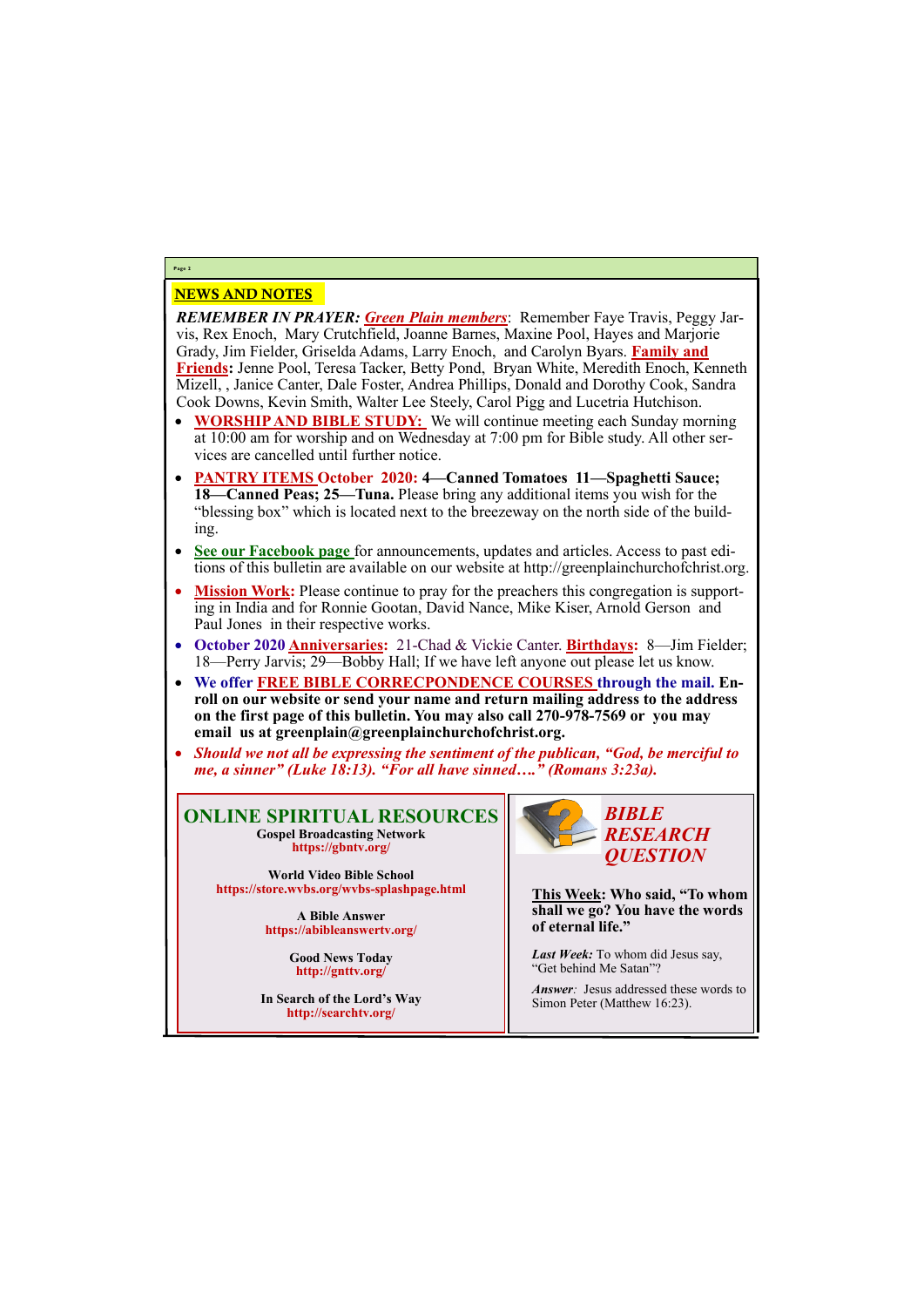**Page 3**

The simplest way to answer one who expresses this view is to hand him or her a Bible and say, "Show me one." Yes, there are slight differences in the details where an event is described by two Bible authors, just as two artists painting the same landscape will not paint it exactly alike. One sees things the other does not see, or omits details the other uses. But that is not the same as a contradiction. There are no so-called conflicts between Bible authors when their inspired writings come under close scrutiny.

4)**The Bible never argues in its own behalf as being valid** — The inspired writers simply state factual accounts and move on. When miraculous happenings are recorded, there are no explanations of how these things took place; we just learn that they occurred. A human author would likely have tried to present all sorts of evidence to support his views, but God just tells us exactly what He wants us to know, no more and no less, and then leaves it to us either to believe or to disbelieve (cf. Acts 14:4 – NKJV; Acts 17:32 – NKJV; Acts 28:24 – NKJV).

5)**The Bible does not try to make its characters look good** — Although the Scriptures present numerous individuals as examples of faith (Hebrews 11:1-40), it always displays these people in a very human light. We hear of the steadfastness of Abraham (Hebrews 11:8-10), but we also see instances where he was willing to sacrifice his wife's virtue to save his own neck (cf. Genesis 20:1-18). We have David described as "the man after God's own heart" (Acts 13:22 – NKJV; cf. 1 Samuel 13:14 – but we also see him fall into temptation (2 Samuel 11:1-5 – NKJV). We read of the instability of Peter in the same gospels where his faith is praised (Matthew 26:69-75; Mark 14:66-72; Luke 22:54-62; John 18:15-27; cf. Matthew

16:17-19). It would have been easy to have recorded only the positive qualities of these men, but instead we see them presented as they were — imperfect and in need of a Savior.

6) **The Bible tells us everything we need to know, and no more** — Although the Scriptures contain the greatest prose and poetry ever composed (the Psalms), and tell the most wonderful stories of God's amazing love and grace (read the prodigal son story – Luke  $15:11-32$  – NKJV), not a word is wasted. Unlike a book written for entertainment, adjectives and descriptions are used only when necessary to make a point. For instance, not a word appears to tell us exactly what Jesus looked like (cf. Isaiah 53:2). Why? Simply because God didn't deem it as being important, so it isn't recorded. No secular historical book is written in so clear, precise, and direct a manner as the Bible.

We could go on and on listing all sorts of other indicators of the fact that the Bible is what we believe it to be — the complete, inerrant, and inspired Word of God (2 Timothy  $3:16-17$  – NKJV). The few indicators that we have listed above will suffice. Let us be sure to mention them to the next Bible skeptic that we run across

*(Continued from page 1)*



**Jim Lowrie**